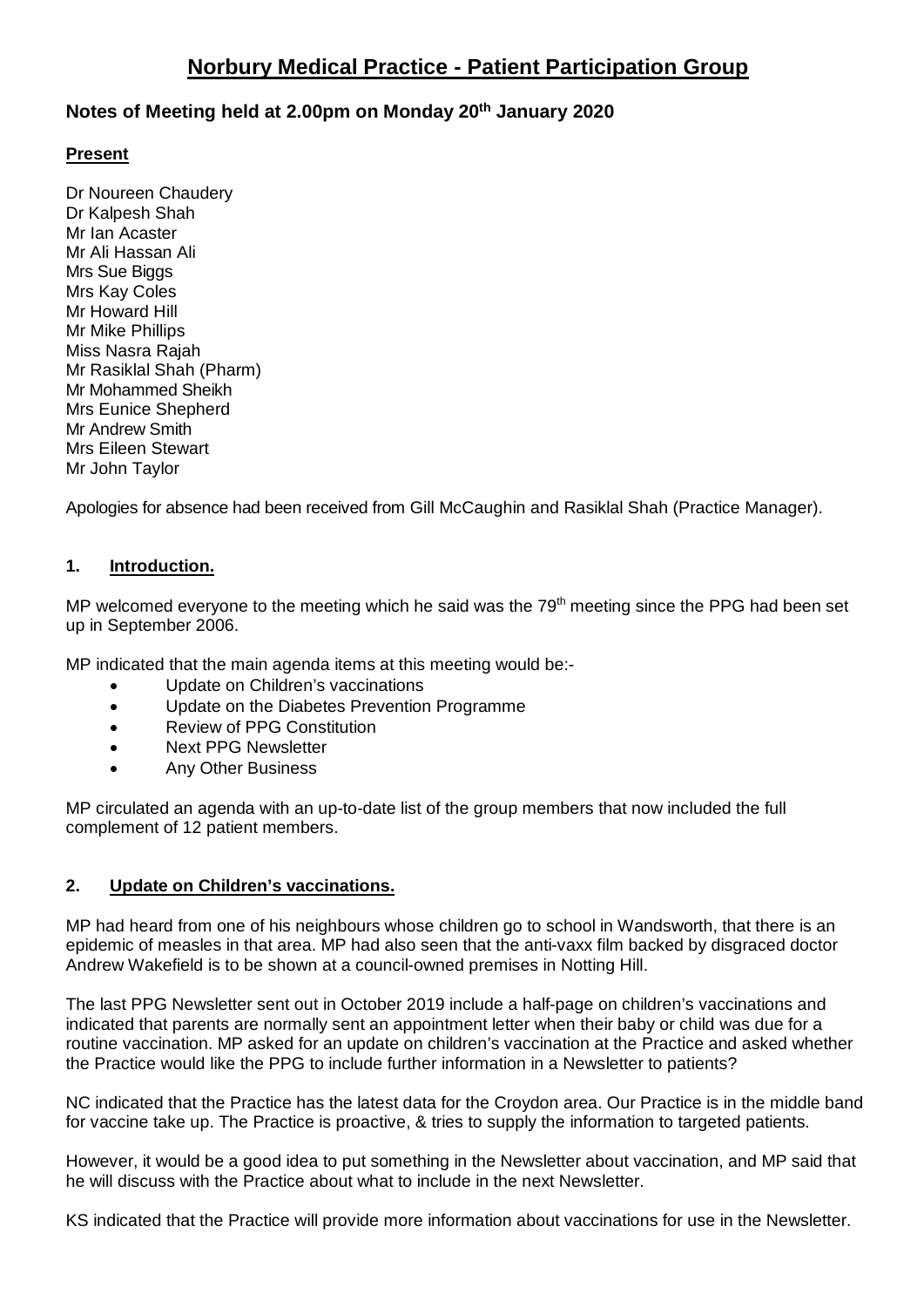#### **3. Update on the Diabetes Prevention Programme.**

RS (Pharm) had indicated at the last meeting that he would be liaising with HH re the Diabetes Prevention Programme, and MP invited RS/HH to provide an update.

HH & RS (Pharm) have agreed that the date for the next "Diabetes stall" at the Practice to be Wednesday 4<sup>th</sup> March 2020. MP proposed rather than bury the date for this in the Newsletter, that he would liaise with KC to launch a dedicated email to the Virtual Patient Group at the beginning of February which should be sufficient notice to patients to visit the "Diabetes stall".

HH to liaise with KC & RS (Man) a week before the  $4<sup>th</sup>$  March to arrange final details.

# **4. Review of PPG Constitution.**

MP mentioned his involvement for many years as a school governor where the governing body was responsible for staff interviews and in one instance for dismissal of a member of staff. The governors also managed the budget, through the school treasurer, and had to produce annual accounts. It was important to define the remit of the PPG which was clearly not the same as a school governing body for instance, since the PPG was not involved with financial issues nor staffing matters at the Practice.

MP explained that there are TWO Patient Groups:-

- 1. The "Patient Group Committee" made up of 12 patients plus Practice Staff as per the draft Constitution circulated at the last PPG meeting and a further hard copy tabled at this meeting.
- 2. The other Patient Group that any patient can join, by signing up on the Practice website, is a "Virtual Group" made up of over 2000 patients who have given their email address to the Practice. This enables the Practice to maintain a database of patient email addresses in order to circulate copies of the PPG Newsletter etc.and to send circular emails re forthcoming events. The database is strictly limited to access by the Practice and not available to the PPG Committee.

The primary objectives of the PPG are defined within the Constitution of the Group Committee. Since the constitution has not been reviewed for 5 years, the PPG needs to consider whether it needs to be updated and MP invited the meeting to endorse the draft as tabled. This was agreed by this meeting but would not be posted on the Practice website.

# **5. Next PPG Newsletter.**

MP reminded the meeting that it had been previously agreed that in order to reduce pressure on the reception desk, we should encourage patients to use on-line etc for booking appointments. MP said that we had done this and probably maximised the use of on-line bookings for appointments. When MP had checked this morning, there were zero on-line appointments being offered. Hence there was no point in promoting the use of on-line appointments for the time being in the Newsletter.

However, we should still encourage patients to order repeat prescriptions on-line and to use the Electronic Prescription Service. Hence MP had drafted the next Newsletter with one page devoted to Prescription Requests, Reducing Medicine Waste and the Electronic Prescription Service.

MP had had a meeting with Gill McCaughin and she had asked if we could use the Newsletter to promote various matters with which she is keen to advertise to patients. Hence MP had used the second page of the next Newsletter to tell patients about the proposed Shopping Bus. MS and AS asked who sponsors the bus but this is not known at present. Initial aim is to determine patient interest.

MP tabled a draft copy of the proposed Newsletter for January 2020 and asked if the PPG could read and let him have any comments by Friday 24<sup>th</sup> January so that we could ask KC if she could issue during the last week of January 2020.